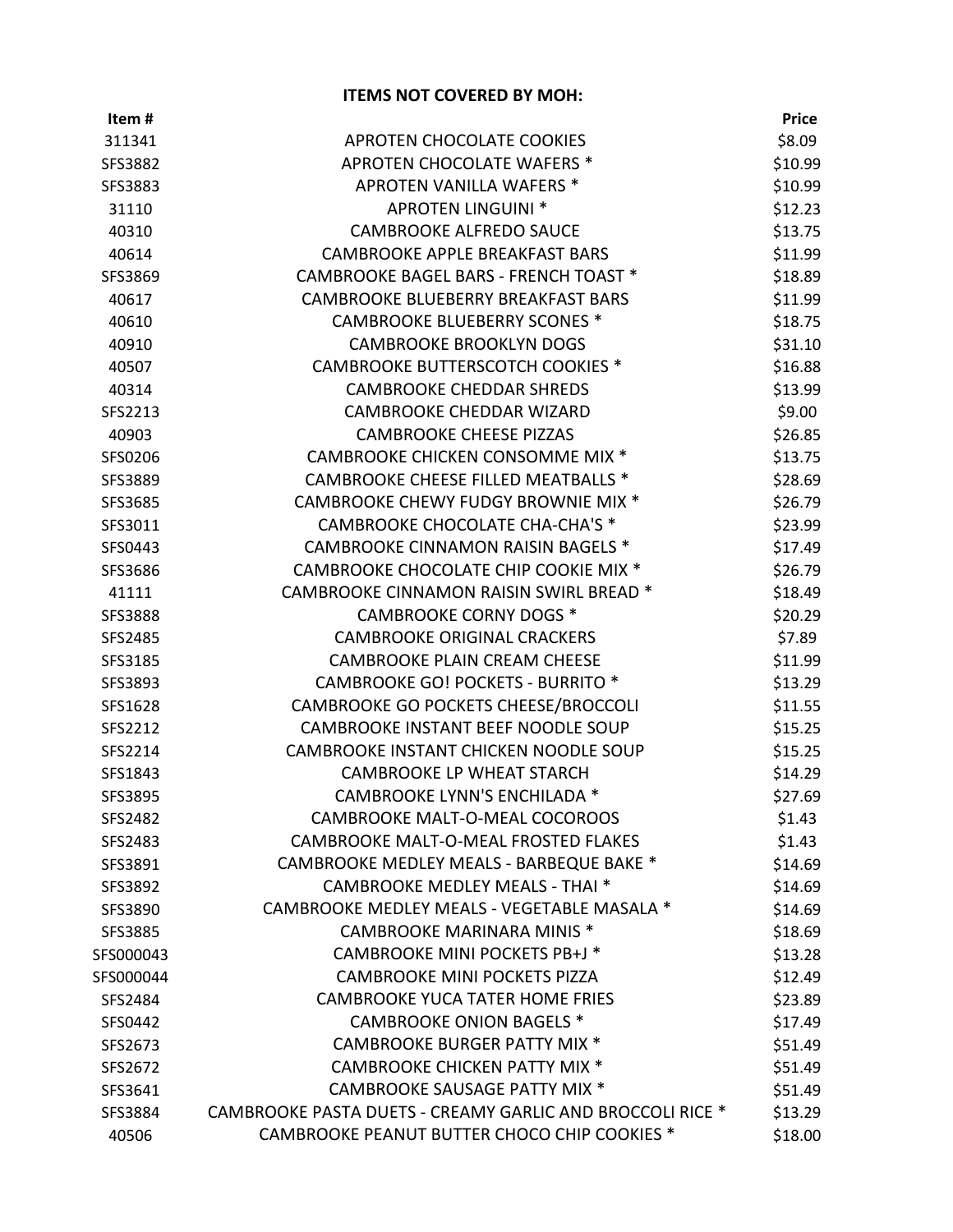| 40412   | <b>CAMBROOKE PIEROGIES</b>                    | \$27.63 |
|---------|-----------------------------------------------|---------|
| SFS3886 | <b>CAMBROOKE PIZZA BLANCA *</b>               | \$28.49 |
| SFS3887 | CAMBROOKE PIZZA PRIMAVERA *                   | \$28.49 |
| 40702   | <b>CAMBROOKE RASPBERRY GEMS *</b>             | \$28.69 |
| SFS3012 | <b>CAMBROOKE READI-DOUGH *</b>                | \$15.99 |
| SFS2493 | <b>CAMBROOKE SAVORY CRACKER THINS</b>         | \$7.89  |
| SFS3014 | CAMBROOKE SEASONED BREADCRUMBS *              | \$16.49 |
| SFS3687 | <b>CAMBROOKE SUGAR COOKIE MIX *</b>           | \$26.79 |
| SFS3871 | CAMBROOKE THE BIGGER BAGEL - APPLE CINNAMON * | \$18.99 |
| SFS3872 | CAMBROOKE THE BIGGER BAGEL - GARLIC *         | \$18.99 |
| SFS3870 | CAMBROOKE THE BIGGER BAGEL - PLAIN *          | \$18.99 |
| SFS3868 | CAMBROOKE TOASTER TOPZ - BANANA CHIP *        | \$17.59 |
| SFS2435 | CAMBROOKE TORTILLA CHIPS SEA SALT SINGLE      | \$1.99  |
| SFS1969 | CAMBROOKE TORTILLA CHIPS SEA SALT CASE        | \$44.99 |
| SFS2434 | CAMBROOKE TORTILLA CHIPS SWEET CHILI SINGLE   | \$1.99  |
| SFS1970 | CAMBROOKE TORTILLA CHIPS SWEET CHILI CASE     | \$44.99 |
| SFS3789 | CAMBROOKE STRAWBERRY CANDY BARS *             | \$19.10 |
| SFS3790 | <b>CAMBROOKE VANILLA CANDY BARS *</b>         | \$19.10 |
| SFS3867 | COUNTRY SUNRISE APPLE CINNAMON MUFFIN MIX *   | \$21.99 |
| SFS3866 | COUNTRY SUNRISE CRANBERRY ORANGE MUFFIN MIX * | \$21.99 |
| 31179   | D.S. CHOCOLATE CHIP COOKIES                   | \$9.49  |
| SFS3458 | PROMIN ALPHABET PASTA *                       | \$21.69 |
| SFS3459 | PROMIN COUS COUS *                            | \$22.55 |
| SFS3473 | PROMIN DESSERT - CARAMEL *                    | \$16.89 |
| SFS3471 | PROMIN DESSERT - CHOCOLATE & BANANA *         | \$16.89 |
| SFS3472 | PROMIN DESSERT - STRAWBERRY & VANILLA *       | \$16.89 |
| SFS3454 | <b>PROMIN ELBOWS *</b>                        | \$21.69 |
| SFS3462 | PROMIN HOT BREAKFAST - APPLE & CINNAMON *     | \$19.35 |
| SFS3464 | PROMIN HOT BREAKFAST - BANANA *               | \$19.35 |
| SFS3463 | PROMIN HOT BREAKFAST - ORIGINAL *             | \$19.35 |
| SFS3460 | PROMIN IMITATION RICE (ORZO) *                | \$21.69 |
| SFS3457 | PROMIN LASAGNA*                               | \$19.50 |
| SFS3455 | PROMIN MACARONI *                             | \$21.69 |
| SFS3478 | PROMIN MACPOT - MACARONI CHEESE *             | \$9.25  |
| SFS3477 | PROMIN MACPOT - TOMATO MACARONI *             | \$9.25  |
| SFS3465 | PROMIN ORIGINAL BURGER MIX *                  | \$18.29 |
| SFS3466 | PROMIN ORIGINAL SAUSAGE MIX *                 | \$18.29 |
| SFS3456 | PROMIN PASTA SHELLS *                         | \$21.69 |
| SFS3479 | PROMIN POTATO POT - ONION & CROUTONS *        | \$8.50  |
| SFS3470 | PROMIN RICE PUDDING - BANANA *                | \$17.49 |
| SFS3468 | PROMIN RICE PUDDING - ORIGINAL *              | \$17.49 |
| SFS3469 | PROMIN RICE PUDDING - STRAWBERRY *            | \$17.49 |
| SFS3467 | PROMIN TOMATO & BASIL SAUSAGE MIX *           | \$18.29 |
| SFS3461 | PROMIN TRI-COLOUR SPIRALS *                   | \$21.69 |
| SFS3474 | PROMIN XPOT - ALL DAY SCRAMBLE *              | \$8.19  |
|         |                                               |         |